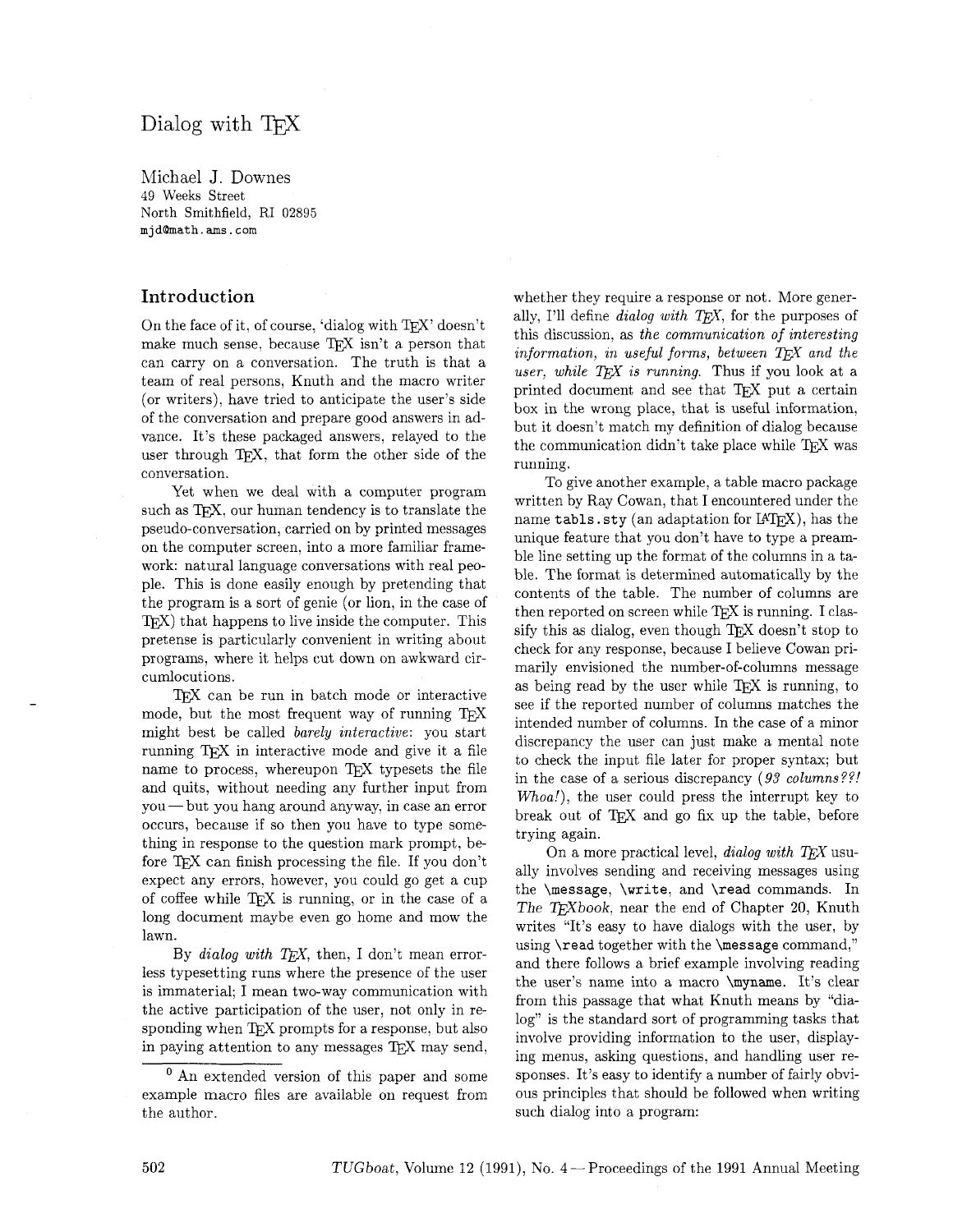- When asking a yes/no question, the user should be able to enter y, yes, or even ye, in lowercase or uppercase, and have the answer understood to be "yes".
- For any menu or question, a default answer should be provided (when this makes sense), and the default answer should be as easy as possible to select.
- Users' answers should be repeated back to them, so that they can verify that the answer taken in by the program is indeed the answer that was typed.
- The user should be given a chance to undo mistakes, e.g., by going back to a specified point earlier in the dialog and starting over from there.
- When practical, users' answers should be checked to make sure they're not nonsense; for example, if the program requests an integer, it should check the response to make sure the user didn't enter something else entirely. An example of this is the IATFX option file checknum. sty that was published by Brian Hamilton Kelly in UKT<sub>F</sub>X, vol. 1, no. 1 (4 January 1991) in response to a query.
- When giving information to the user, it should be provided in the *best possible form*, where the meaning of best possible should be determined by common sense from the circumstances of a particular application and the targeted user group. For example, a straightforward use of the  $\theta$ the command to report the value of a TFX dimension register such as \vsize to the user will produce the value in points, down to five decimal places. For an average author it would usually make more sense to convert the value to inches or centimeters, whereas for a typographical designer or compositor it would usually make more sense to convert the value to picas, before it is reported to the user. Depending on the unit chosen, it should also be rounded to the nearest whole unit or tenth of a unit or something sensible that will avoid burdening the user with irrelevant precision.

It appears that Knuth's words "it's easy" weren't intended entirely literally, since the whole section where they appear is marked off with double dangerous bend signs; furthermore, the very next thing after the example mentioned above is Exercise 20.18 — marked with a double dangerous bend<br>sign — which reads,

The \myname example just given doesn't work quite right, because the (return) at the end of the line gets translated into a space. Figure out how to fix that glitch.

The line-ending space is only one of a number of complications that can hamper the efforts of macro writers to write dialog into their macros. The aim of this article is to provide solutions for some of the complications.

# Basic capabilities of T<sub>E</sub>X for sending and receiving messages

Tables 1 and 2 list the various means in TFX for sending messages to the user, and for the user to reply.

| Table 1     |  |
|-------------|--|
| Sending     |  |
| \message    |  |
| \errmessage |  |
| \write      |  |
| \show       |  |
| \showthe    |  |
| \showbox    |  |
| \showlists  |  |

Table 2

|               | prompt displayed    |
|---------------|---------------------|
| Receiving     | by TFX              |
| $\chi$ read   | \controlseq=        |
| error message |                     |
| interaction   | ?                   |
| show message  |                     |
| interaction   | 7                   |
| input file    | Please type another |
| not found     | input file name:    |
| interrupt key | none                |

Notice that there are a few related features of TEX, e.g., \errhelp, that have their place in communicating something to the user, but that are dependent on the commands listed in the table: for instance, the user won't normally see \errhelp except by way of \errmessage. It is merely a temporary storage area for help messages, rather than a function that can be used to make something happen.

The **\message primitive** The **\message** command The  $\text{Sineq map}$ <br>
The  $\text{Sineq map}$  primitive that prints its argument on<br>
is a TEX primitive that prints its argument on<br>
screen If the current screen position is not at the screen. If the current screen position is not at the beginning of a line,  $TFX$  will add a blank space at the beginning of the message text to separate it from the preceding material. If there isn't enough room on the current line to fit the entire message text,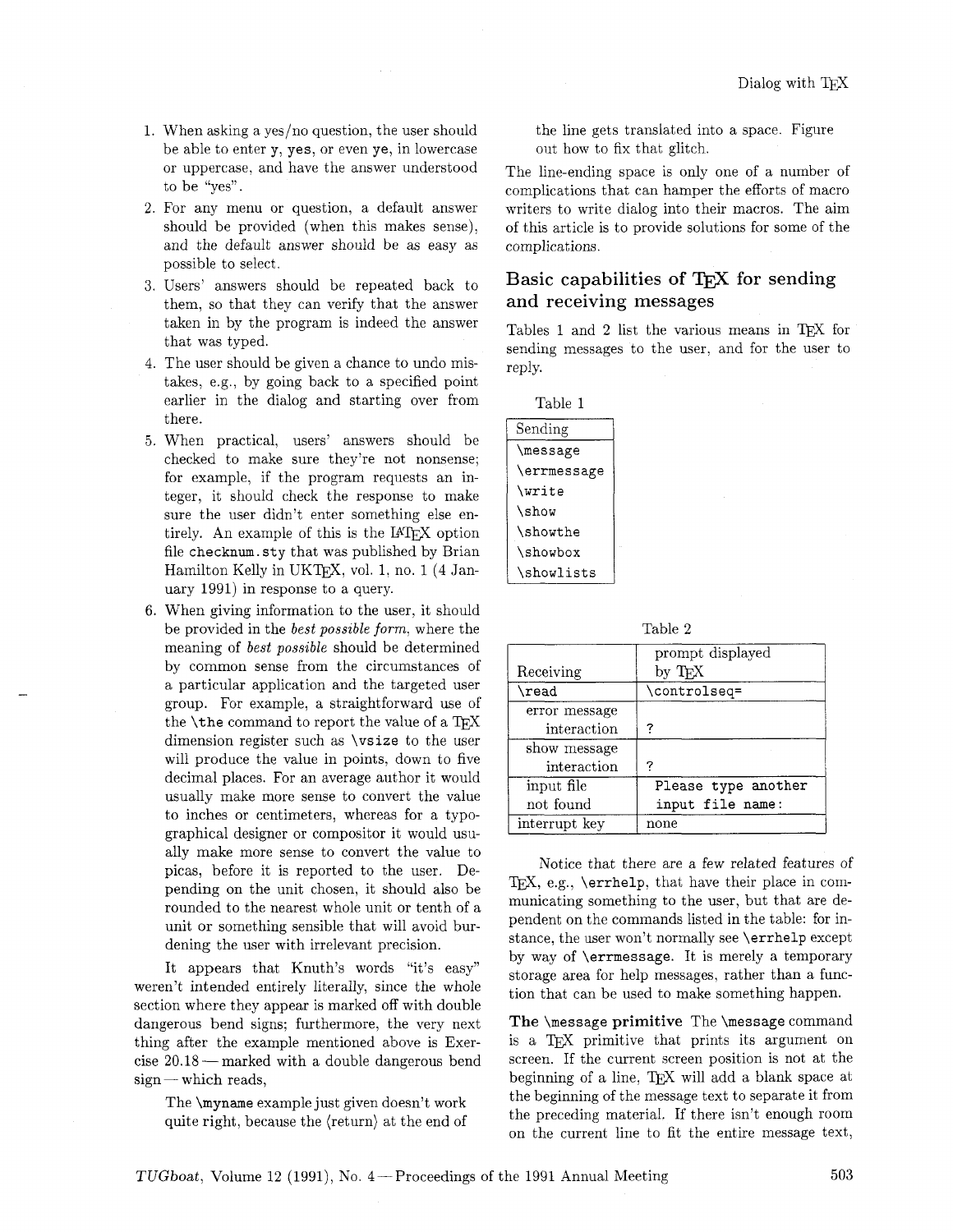then  $TFX$  will go to the next line before starting to print the message. If a message is more than one line long, and the macro writer does nothing to break it up into shorter pieces, TEX will break it up without regard to the contents of the message, even splitting words, using the maximum number of characters allowed per line (max-print-line, compiled into T<sub>E</sub>X) as the only line-breaking criterion. To obtain better line breaks, the macro writer can use the current newline character, determined by the value of \newlinechar, provided that it is a printable character. It is an idiosyncrasy of TEX that control characters, such as the  $\char'$  J that is the default newline character in  $A\mathcal{M}S$ -TEX and IATEX, cannot be used to produce new lines in the argument of a \message command, whereas in the argument of a \write command they work fine.

**The** \errmessage **primitive** The \errmessage command prints its argument on screen, starting on a new line, with an exclamation point and a space added at the beginning, and a period added at the end. In other words, the command \errmessage{Surprise} produces

#### ! Surprise.

on screen. Actually it produces more than that  $-$  it also shows the current context, which means the current line from the current input file, along with the line number, and additional information if there is any (such as the surrounding parts of current macro expansions).' Newline characters in the argument of \errmessage operate the same as for \message.

\errmessage is also noteworthy for the error recovery choices offered by TEX at the ? prompt. Among other things, choosing the 'h' option at the ? prompt will cause TEX to print on screen the current contents of the token register \errhelp.

**The** \write **primitive** The \write command, like \message, basically just prints a message on screen. But communication with the user is not the primary purpose for which \write was designed. Its primary purpose is saving index or table of contents information, with the associated page numbers, in a separate file for later processing. Because this kind of use is closely linked to page numbering, \write commands on the current page are normally saved up and only executed when the page is actually shipped out, i.e., after the actual page break has been determined. To avoid such postponement, \write must be used with the \immediate prefix. But don't forget completely the link between \write and \shipout, because sometimes it's useful to leave

off the \immediate. For instance, if you are working on page breaks in a long document and want to find out, without previewing or printing, if a nonforcing pagebreak command had the effect that you wanted, you could insert a non-immediate \write16 just before and just after the intended page break:

\write16{Before the attempted pagebreak.} \penalty-9999

 $(or, in IATEX, \pmb{\rightarrow} \pmb{\text{pagebreak[3]}})$ 

\writelGCAfter the attempted pagebreak.)

The message from a non-immediate \write16 will appear just before the closing 1 of the [ I pair that enclose the relevant page number. So if all went well, one message will appear with one page number and the next message with the next page number, like this:

C41 **C5** 

Before the attempted pagebreak. I [6 After the attempted pagebreak.

 $J$  [7] [8] [9] ...

The \show **and** \showthe **primitives** The \show command, used for showing the current meaning of a control sequence (or indeed of any valid token), is rather similar to the \errmessage command in what it produces on screen. The prefix is a greater-than character instead of an exclamation point. Here's the result of  $\newcommand{\@model}{new}$  \newcount \C  $\sum$  \chow\C:

> \C=\count78.

1.1 \newcount\C \show\C

?

As with  $\er$ rmessage, TFX displays the surrounding context of a \show command; it also offers the same error recovery opportunities, except that you can't access \errhelp through the 'h' option, after a \show command.

The \showthe command is like \show, but is applied to certain kinds of things such as the names of count registers and token registers, that have not only a meaning but also a current value. For instance, here's the result of  $C=5 \square$ the counter we defined earlier):

 $> 5.$ 

1.3  $C=5$   $\sum the$ 

?

**The** \showbox **and** \showlists **primitives** The commands \showbox and \showlists are similar to \show in what they produce on screen. Because of their specialized nature they don't have much relevance to the main theme of this paper, but once

<sup>&</sup>lt;sup>1</sup> If the parameter  $\qquad$  rrorcontextlines is set high enough.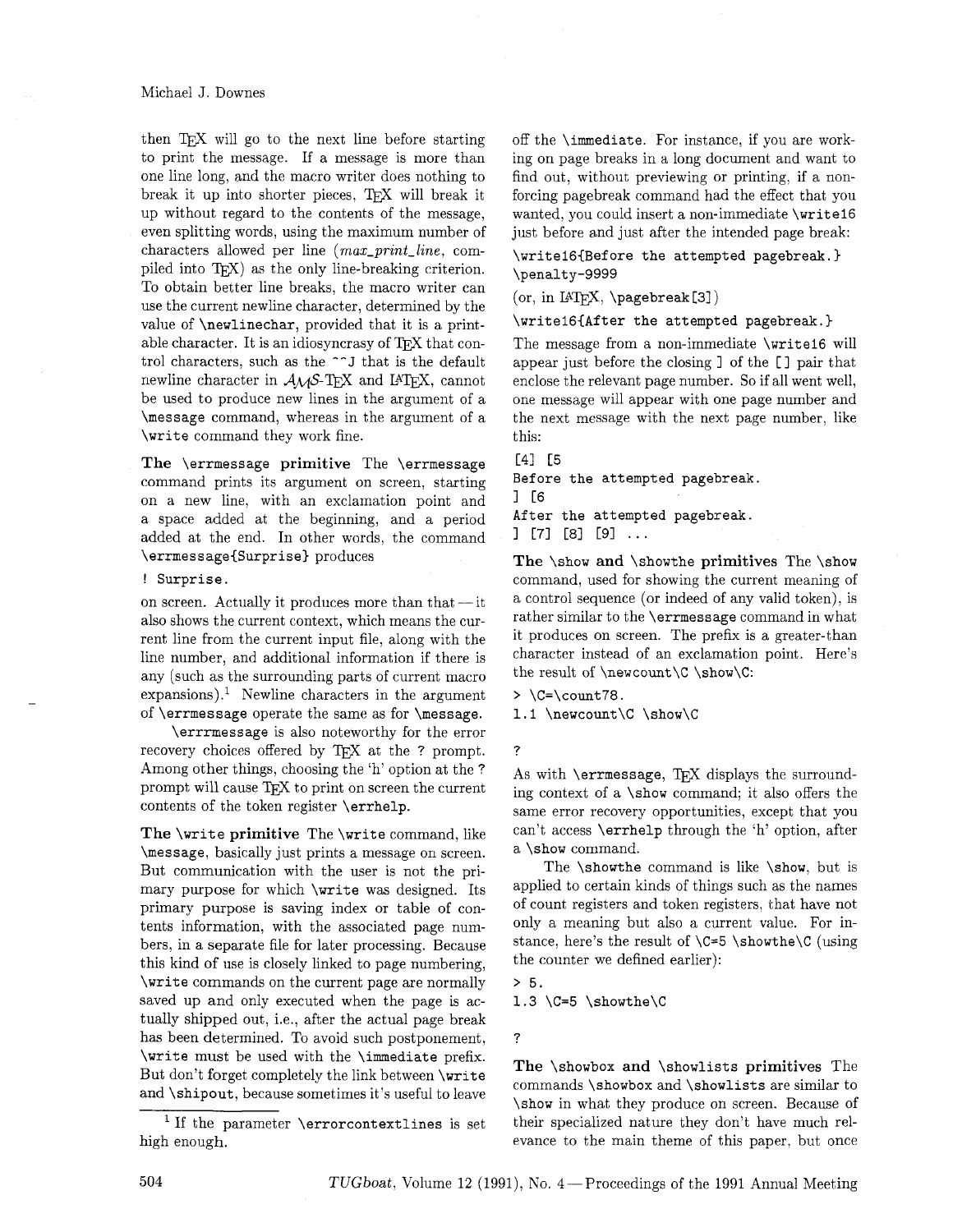again don't forget about them entirely, because in certain narrow applications they might be just the ticket.

#### Error recovery

After an error message or a \show command, the user is presented with a question mark prompt. Typing a second question mark in reply to the prompt will cause  $T_{\rm F}X$  to list the options that are available:

. . . ?? Type <return> to proceed, S to scroll future error messages, R to run without stopping, **Q** to run quietly, I to insert something, E to edit your file, I or ... or 9 to ignore the next I to 9 tokens of input, H for help, X to quit. ?

Because their main use is in recovering from errors. it is convenient to call these *error recovery options*. The insertion and token-skipping options, however, are potentially useful for other things besides error recovery.

An example of a typical use of these error interaction possibilities is given in Example 1.

### Notable examples of dialog with T<sub>F</sub>X

To flesh out my definition of *dialog with TEX* let me give some examples from widely available macro files. This will also help to illustrate some of the typical difficulties.

#### **Comment** in hyphen. tex

The standard hyphen. tex containing U.S. English hyphenation patterns has a comment after the \patterns command:

\patterns< % just type <return> if % you're not using INITEX

(Here I have split the comment into two lines because of the narrow column width, but in the original, the comment is all on the same line.) Ordinarily the macro writer can't use comments to communicate with the user, because comments within the text of a macro disappear as the macro is defined. The beauty of the comment in hyphen. tex is that it appears precisely when needed, because of the way TFX displays context with error messages: if you \input hyphen. tex when not using INITEX, TFX will give an error message when it encounters the

Example 1: Example of using error interaction possibilities to get past a potentially bad error: a missing  $\setminus$  before an  $\hbox{hline}$  in a IATEX tabular environment.

! Misplaced \noalign. \hline ->\noalign  ${\rightarrow}$  0='}\fi \hru...

1.120 \hline

Let's see what the help information is.

?h I expect to see \noalign only after the \cr of an alignment. Proceed, and I'll ignore this case.

?

?

Let's try skipping one token to verify what IATFX is going to process next:

? **2.** 

```
\hline ->\noalign {
                                   \ifnum 0=f\ifmmode{\dfrac{1}{1}}\ifmmode{\dfrac{1}{1}}\fi \hru...
1.120 \hline
```
?

?

All right, the opening curly brace has just gone by, so we are indeed at the beginning of the definition of \hline. We need to insert the \\ that was forgotten. and also replace the two tokens \noalign and { that have slipped by.

? i\\ \noalign{

\patterns command, and as usual, will show the context around the point of the error, like this:

! Patterns can be loaded only by **INITEX.**  1.2 \patterns

< % just type <return> ...

This idea could be useful in other applications. For example, the file **1fonts** new of the Mittelbach/Schöpf font selection scheme (IATEX version) has a statement of the form \input fontdef.tex, where the file fontdef .tex is often missing (intentionally) and the user is supposed to substitute another file name such as fontdef .ori or fontdef .max. A comment on the same line as the \input statement, listing the alternate possibilities, could save users a certain amount of flipping pages in the documentation: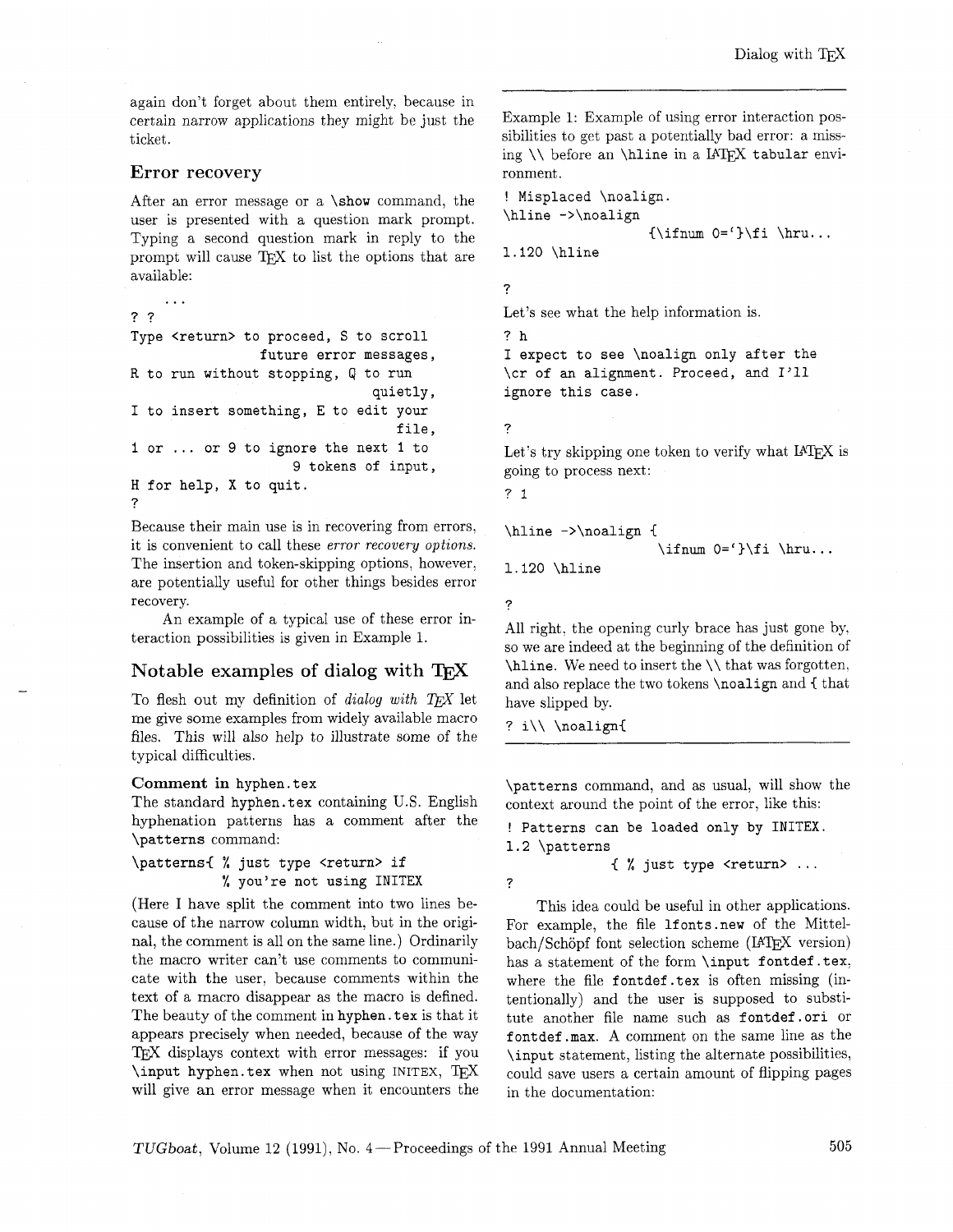### \input fontdef.tex % Other possibilities: % fontdef.ori, fontdef.max

Amstex.tex:  $\prime$ rintoptions Example 2 shows the implementation in *AMS-TEX* of a \printoptions command. This allows the user to choose a syntax check or 'galleys' run, instead of a full typesetting run, the advantage being an increase in processing speed. But our primary interest at the moment lies in the techniques used to present three choices to the user and read the reply.

This example shows one way of dealing with the extra space at the end of a macro created using \read: define some macros consisting of the expected answers, with the extra space included, and then use  $\iota$  if x to compare them to the user's response. It also shows how to uppercase the user's response so that lower- and uppercase responses will both be treated the same. The method used is the second method given in the answer to The TFXbook's Exercise 20.19. One more noteworthy feature of \printoptions: it runs a loop that doesn't quit until the user gives an acceptable answer.

#### **Other examples**

- latex.tex: \typeout and \typein are examples of the kind of basic dialog tools that can be built into a macro package.
- docstrip. tex: The docstrip. tex utility by Frank Mittelbach is used to strip out comment lines from a documented macro file. It provides 'progress reports' in the form of a message containing a single % or . character. for each line as it is processed. This produces rows of percent signs and periods in a random pattern across the screen, as the documentation stripping process chugs along, which helps to alleviate the monotony of processing a large file.
- checknum. sty: It is often useful to check replies from the user to make sure they're valid. Brian Hamilton Kelly's checknumsty (posted to UKTFX vol. 91 no. 1  $(4 \text{ January } 1991)$ ) illustrates a technique for reading an integer from the user and making sure they did indeed enter an integer and nothing but an integer.
- animals .tex, basix.tex: These two files by Andrew Marc Greene (the former published in TUGboat 10, no. 4 as part of T<sub>F</sub>X reation--Playing games with  $TEX's$  mind, the latter in TUGboat 11, no. **3** as BaSiX: An interpreter written in  $T_F X$  are examples of macro files whose whole purpose is carrying on dialog.
- **Testfont.tex:** This file, written by Knuth for his own use in testing new fonts produced

by METAFONT, contains a  $\begin{bmatrix} h & h \\ h & h \end{bmatrix}$ something that would probably be a good idea for every macro package.

# Use of  $\omega$  and  $\imath$  immediate $\ur{$

Any expandable control sequences in the argument text of a \message or \write command will be expanded. Consider Table **3.** This expansion is usually useful, but occasionally it can be a hindrance, as for example if you want to include a " in the text. And generally speaking, if you want to mention any control sequence in the argument text, you'll have to use \string before the control sequence (and frequently \space after it, as well). Table **3** also illustrates the utility of \noexpand for this purpose (something which was pointed out to me by Michael Spivak).

# Prompting and reading input

Let's return to the  $A\mathcal{M}S$ -TEX \printoptions example now. Since \W@ is defined to be \immediate\writel6, and we know from the earlier discussion that the \write command always starts a new line after its message text, we can see that the reply typed by the user will appear on the new line instead of immediately after the colon. This brings to mind the question: what can we do if we want the user's reply to appear on the same line?

The way to do this, in general, is by using \write to send all but the last line of a prompt message, and use \message to send the last line. (Brian Hamilton Kelly's checknum . sty uses this idea.)

\VOID0 you want S(yntax check), G(a1leys) or P(ages)?)%

```
\messageIType S, G or P, follow by 
  <return>: 1%
```
**Dealing with the Control-M/space character at the end of a** \read **macro** In \printoptions a separate macro  $\S_0$ ,  $\G_0$ , or  $\P_0$  is defined for each legitimate response. If the menu becomes more extensive, this technique is rather wasteful of hash size, main memory, and other useful commodities. The whole problem here is that \read includes the Control-M character at the end of the user's response in the macro being read. Under normal conditions Control-M is converted to a space, of course, but another possibility-if the user just presses Return without typing any response $-\text{is that the}$ Control-M will produce a  $\part$  token (following the general rule that an empty line is equivalent to \par). The best approach (IMHO) is to prevent the Control-M character from getting into the read macro in the first place. This can be done in two